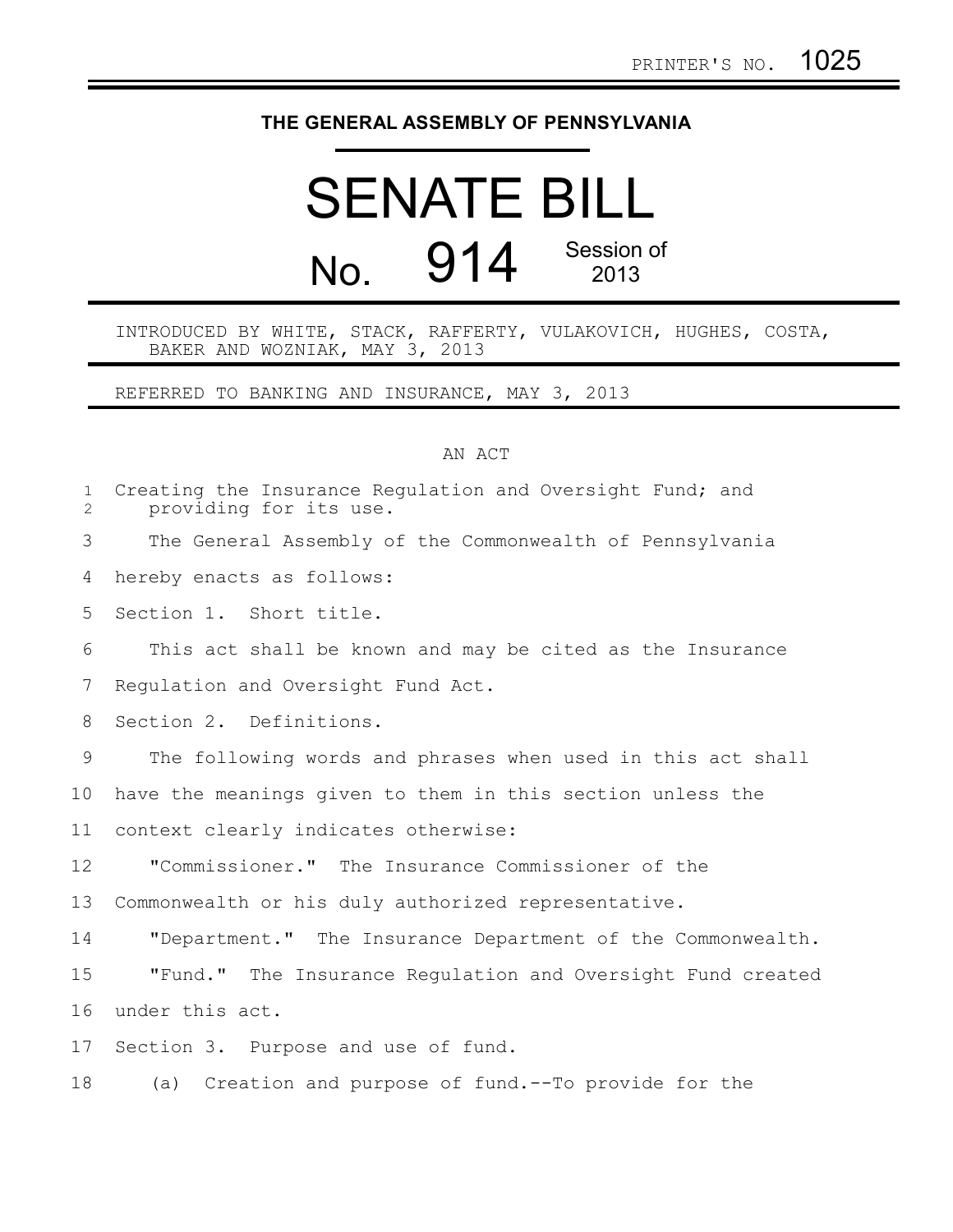department's regulation, management, development and oversight of the Commonwealth's insurance industry, beginning July 1, 2013, and every fiscal year thereafter, the department's operating costs and expenses shall be paid from a special fund called the Insurance Regulation and Oversight Fund, which is hereby created in the State Treasury. 1 2 3 4 5 6

(b) Limitations on use.--Moneys in the fund shall not be used to pay the department's operating costs or expenditures when those costs and expenditures arise from actions, duties or functions that are payable from other dedicated sources of funding including, but not limited to, the following: 7 8 9 10 11

(1) The rehabilitation and liquidation of insurance companies pursuant to Article V of the act of May 17, 1921 (P.L.789, No.285), known as The Insurance Department Act of 1921. 12 13 14 15

(2) The Catastrophic Loss Benefits Continuation Fund under 75 Pa.C.S. § 1798.4 (relating to Catastrophic Loss Benefits Continuation Fund). 16 17 18

(3) The Underground Storage Tank Indemnification Fund under the act of July 6, 1989 (P.L.169, No.32), known as the Storage Tank and Spill Prevention Act. 19 20 21

(4) The Workers Compensation Security Fund pursuant to the act of July 1, 1937 (P.L.2532, No.470), known as the Workers' Compensation Security Fund Act. 22 23 24

(5) The Medical Care Availability and Reduction of Error Fund under the act of March 20, 2002 (P.L.154, No.13), known as the Medical Care Availability and Reduction of Error (Mcare) Act. 25 26 27 28

(6) The Children's Health Insurance Program under the act of May 17, 1921 (P.L.682, No.284), known as The Insurance 20130SB0914PN1025 - 2 -29 30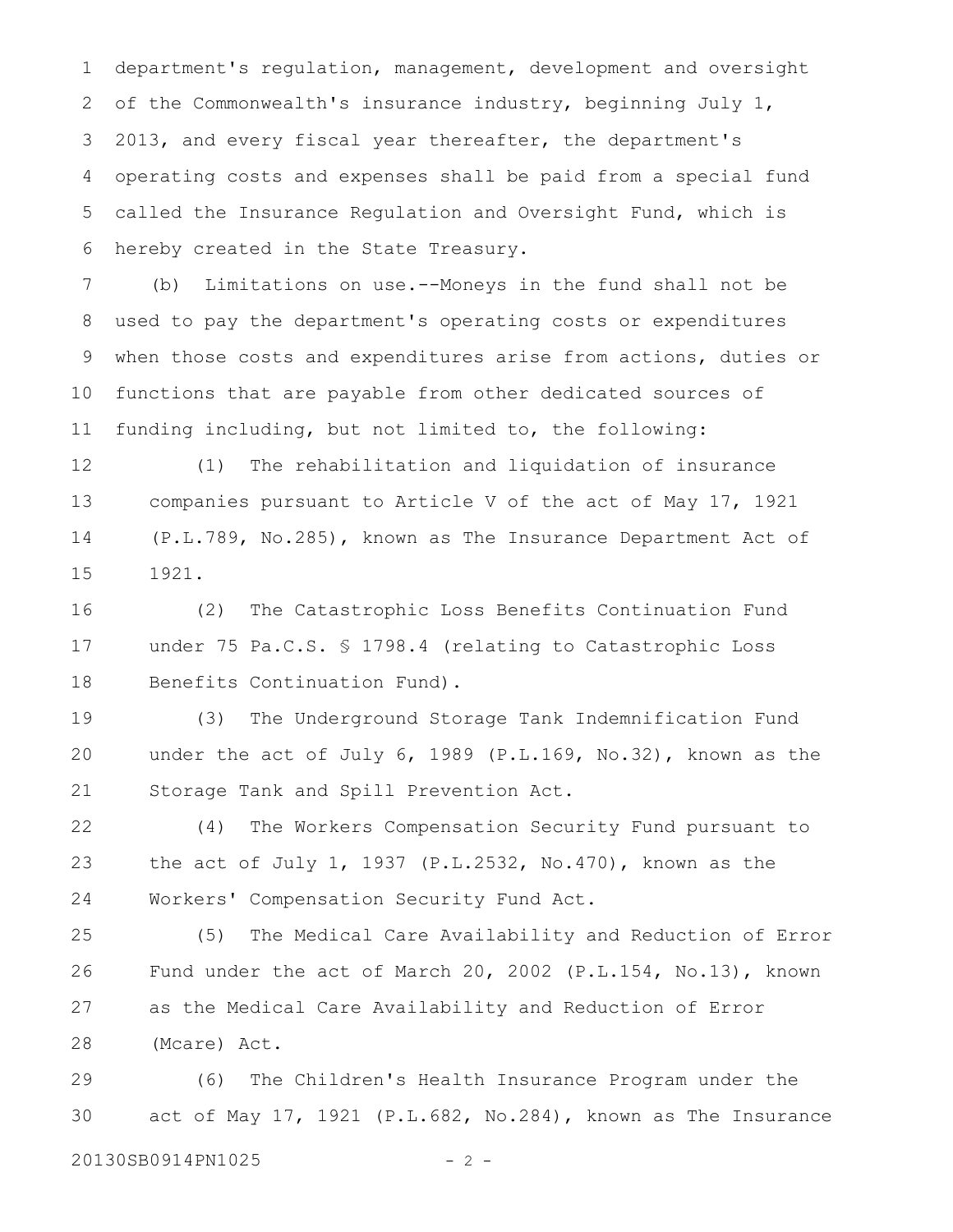Company Law of 1921. 1

Section 4. Deposit of moneys to the fund and appropriation and expenditure of the fund. 2 3

(a) Deposits.--The following amounts shall be deposited into the fund: 4 5

(1) fifty percent of all licenses and fees collected, received or derived by the department each month; 6 7

(2) all funds and moneys collected, received or derived from all penalties, fines or settlements received by the department; and 8 9 10

(3) all augmentations and reimbursements made to the department by regulated entities as a result of financial and market regulation activities for which regulated entities are responsible for payment. 11 12 13 14

(b) Exclusion from deposit.--Moneys collected pursuant to 75 Pa.C.S. § 6506 (relating to surcharge) and deposited into the General Fund pursuant to section 1798-E of the act of April 9, 1929 (P.L.343, No.176), known as The Fiscal Code, shall not be deposited into the fund. 15 16 17 18 19

(c) Annual appropriation.--The General Assembly shall annually appropriate moneys from the fund to the department, and the department may expend the appropriated moneys only for the purposes authorized under this act. The department shall annually submit a proposal for its expenditure of fund moneys for the succeeding fiscal year to the Secretary of the Budget at the time or times required by, and in accordance with the act of April 9, 1929 (P.L.177, No.175), known as The Administrative Code of 1929. 20 21 22 23 24 25 26 27 28

(d) Fiscal year 2013-2014.--If during the Commonwealth's fiscal year 2013-2014 the commissioner and the Secretary of the 29 30

20130SB0914PN1025 - 3 -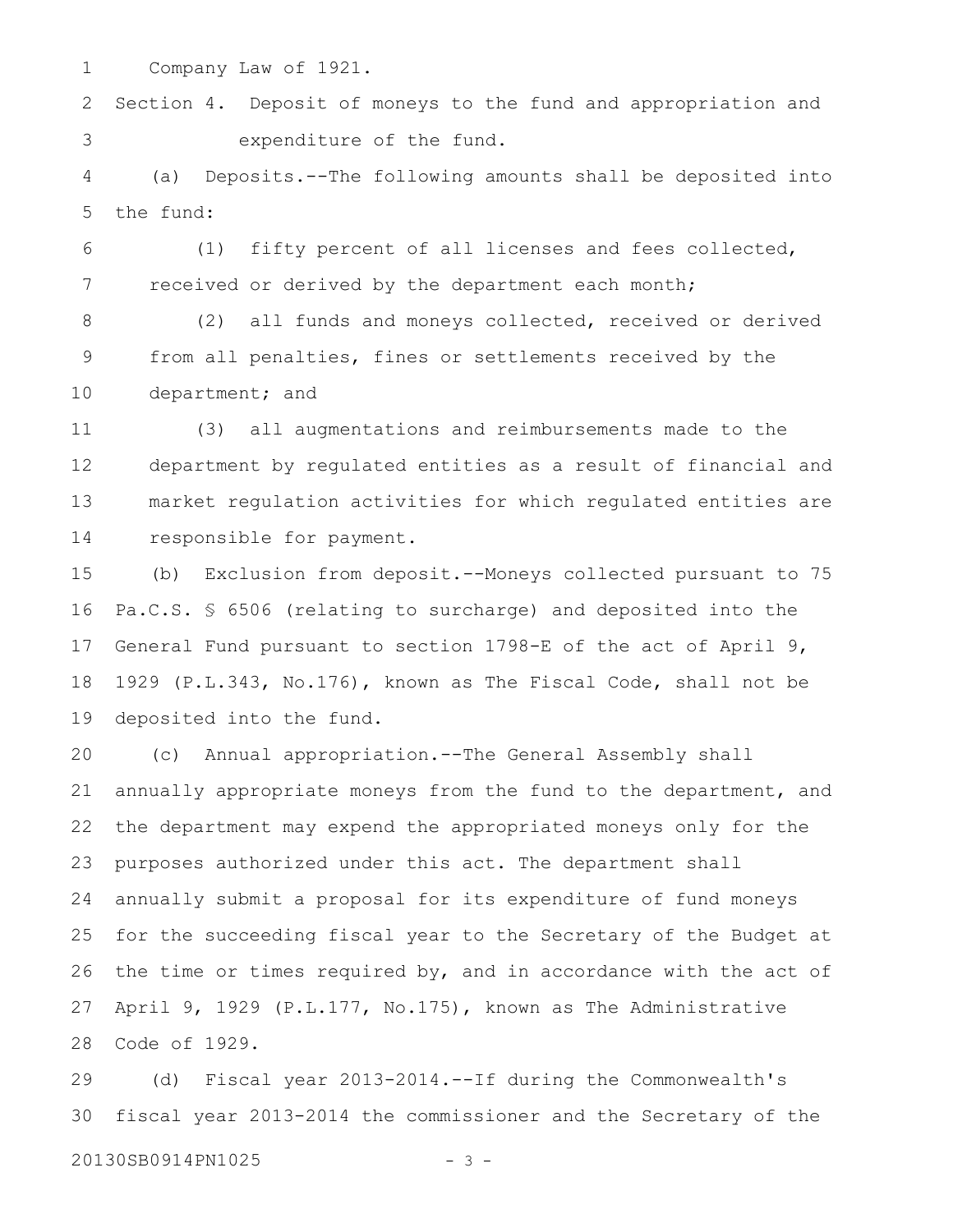Budget determine that the cash balance and the current estimated receipts of the fund are insufficient at any time during that fiscal year to promptly meet the department's expenses payable from the fund, then the State Treasurer is hereby authorized and directed to transfer from the General Fund, Workers' Compensation Security Fund or Underground Storage Tank Indemnification Fund to the fund such moneys as the Governor shall from time to time direct. Moneys transferred from the General Fund, Workers' Compensation Security Fund or Underground Storage Tank Indemnification Fund to the fund shall be available during fiscal year 2013-2014 to be used for the purposes of the fund under this act upon their receipt in the fund. The fund shall reimburse the General Fund, Workers' Compensation Security Fund or Underground Storage Tank Indemnification Fund for any moneys transferred to the fund pursuant to this subsection by transferring to the General Fund, Workers' Compensation Security Fund or Underground Storage Tank Indemnification Fund an amount equal to that transferred from the General Fund, Workers' Compensation Security Fund or Underground Storage Tank Indemnification Fund during fiscal year 2013-2014 at such times as the Governor shall direct, but full reimbursement shall be made from the fund to the General Fund or Workers' Compensation Security Fund or Underground Storage Tank Indemnification Fund before June 15, 2014. The Secretary of the Budget shall notify the chairman and minority chairman of the Appropriations Committee of the Senate and the chairman and minority chairman of the Appropriations Committee of the House of Representatives of any transfers and reimbursements made pursuant to this subsection in writing within 15 days of the date on which they are made. 1 2 3 4 5 6 7 8 9 10 11 12 13 14 15 16 17 18 19 20 21 22 23 24 25 26 27 28 29 30

20130SB0914PN1025 - 4 -